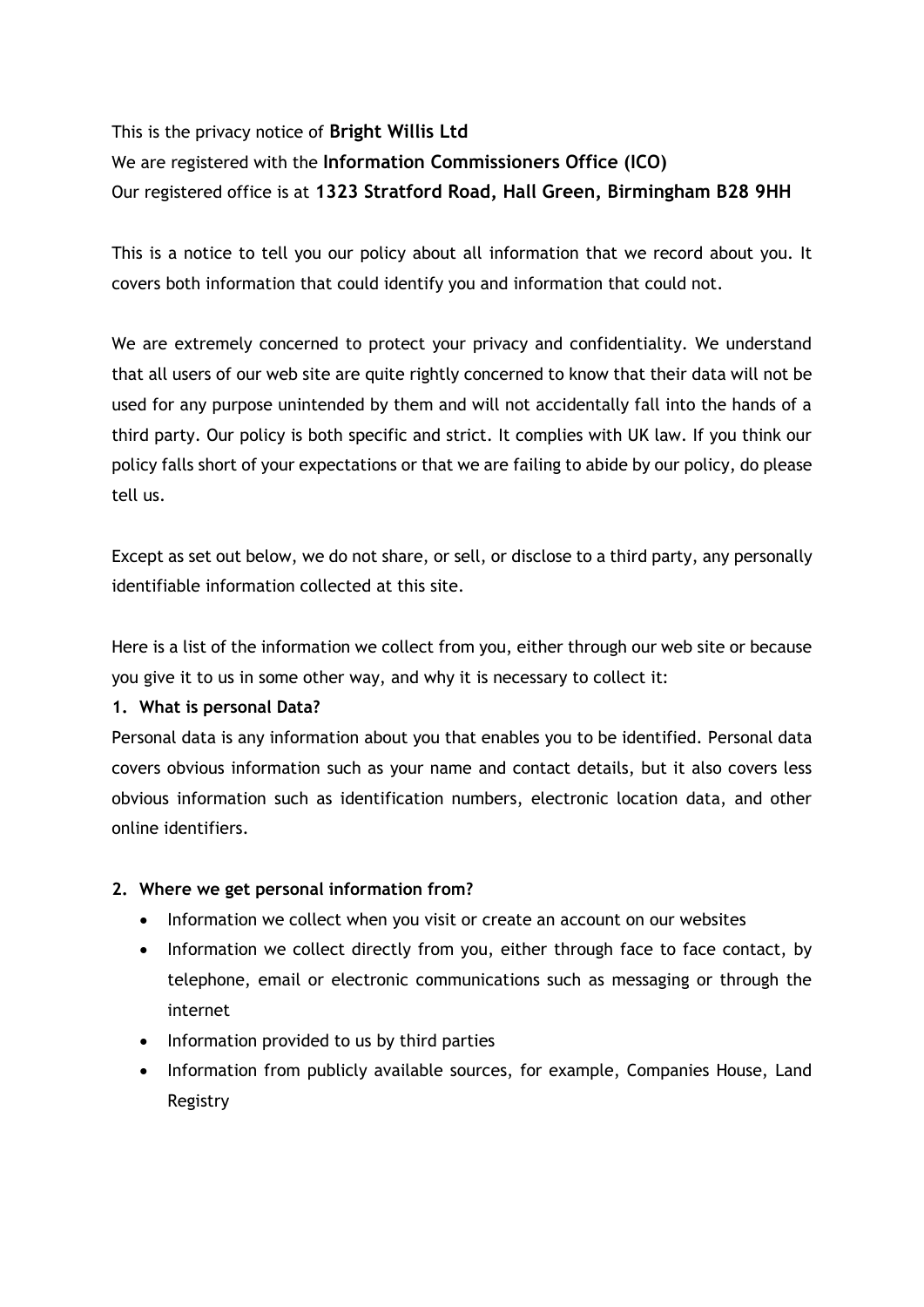# **3. What information we collect from you**

We may collect some or all of the following personal information depending on the service we are completing for you:

- Full Name
- Email address
- Contact telephone numbers
- Postal address
- Date of birth
- Gender
- Next of kin
- Job title
- Profession
- Your communication preferences

Further information may be requested from you during the course of our relationship which is relevant to the provision of specific services.

# **4. Basic identification and contact information**

Your personal information may be used for the following purposes:

- to comply with our legal and regulatory obligations
- to provide and manage your account
- to provide and manage access to our site
- to provide you with the services which you request
- for verifying your identity for security purposes
- to provide property management services
- to communicate with you

# **5. Lawful basis for processing**

Bright Willis processes your information under any of the following lawful conditions:

# **5.1 Performance of a contract**

This is where the collection and processing of your data is necessary for the performance of a contract with you, or in order to take steps at your request prior to entering into a contract.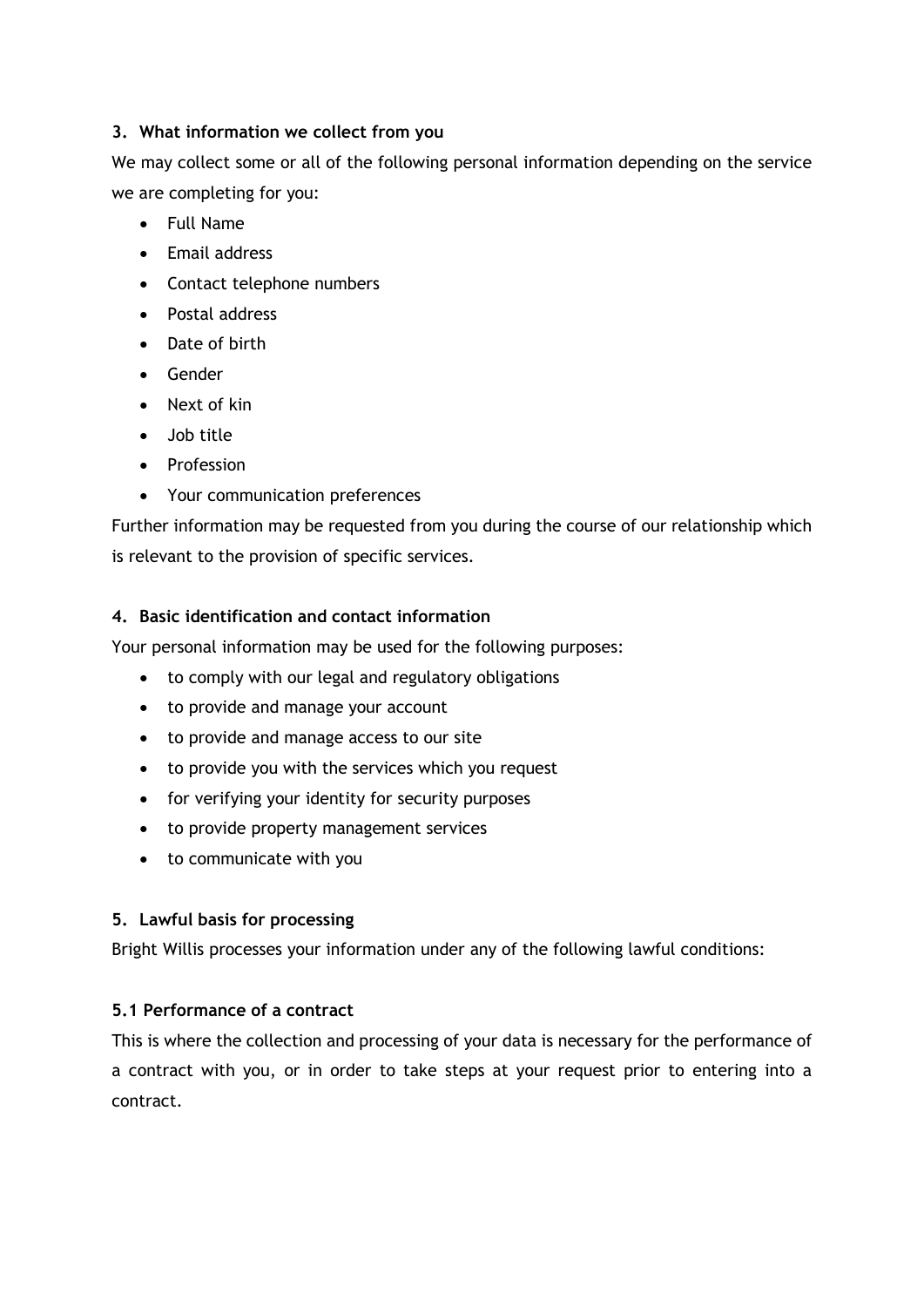# **5.2 Legal obligation**

This is where the collection and processing of your data is necessary for compliance with a legal obligation, for example verification of identity and fraud prevention.

# **5.3 Consent**

Where we process information under consent we will seek your clear and unambiguous consent before processing your data.

## **5.4 Legitimate interests**

Some information is processed by Bright Willis as part of its legitimate interests which include network and information security, opting out of communications, direct marketing, web analytics, updating customer details and other core services provided.

# **6. Retention of your personal information**

Personal data is only retained for as long as necessary for the purpose of processing. Retention periods can vary based on the purpose the data was provided, the requirements of the business and the lawful reason for processing.

There are some legal requirements which apply to personal data retention; our minimum retention period is 12 months and the maximum period is 7 years from the date the business transaction is ended.

Where there are no legal requirements, data is destroyed or deleted;

- when you withdraw your consent
- when the data is no longer up to date
- the purpose for which it was provided is no longer valid

## **7. Your domain name and e-mail address**

Your domain name and e-mail address are recognised by our servers and the pages that you visit are recorded.

We shall not under any circumstances divulge your e-mail address to any person who is not an employee or contractor of ours and who does not need to know, either generally or specifically.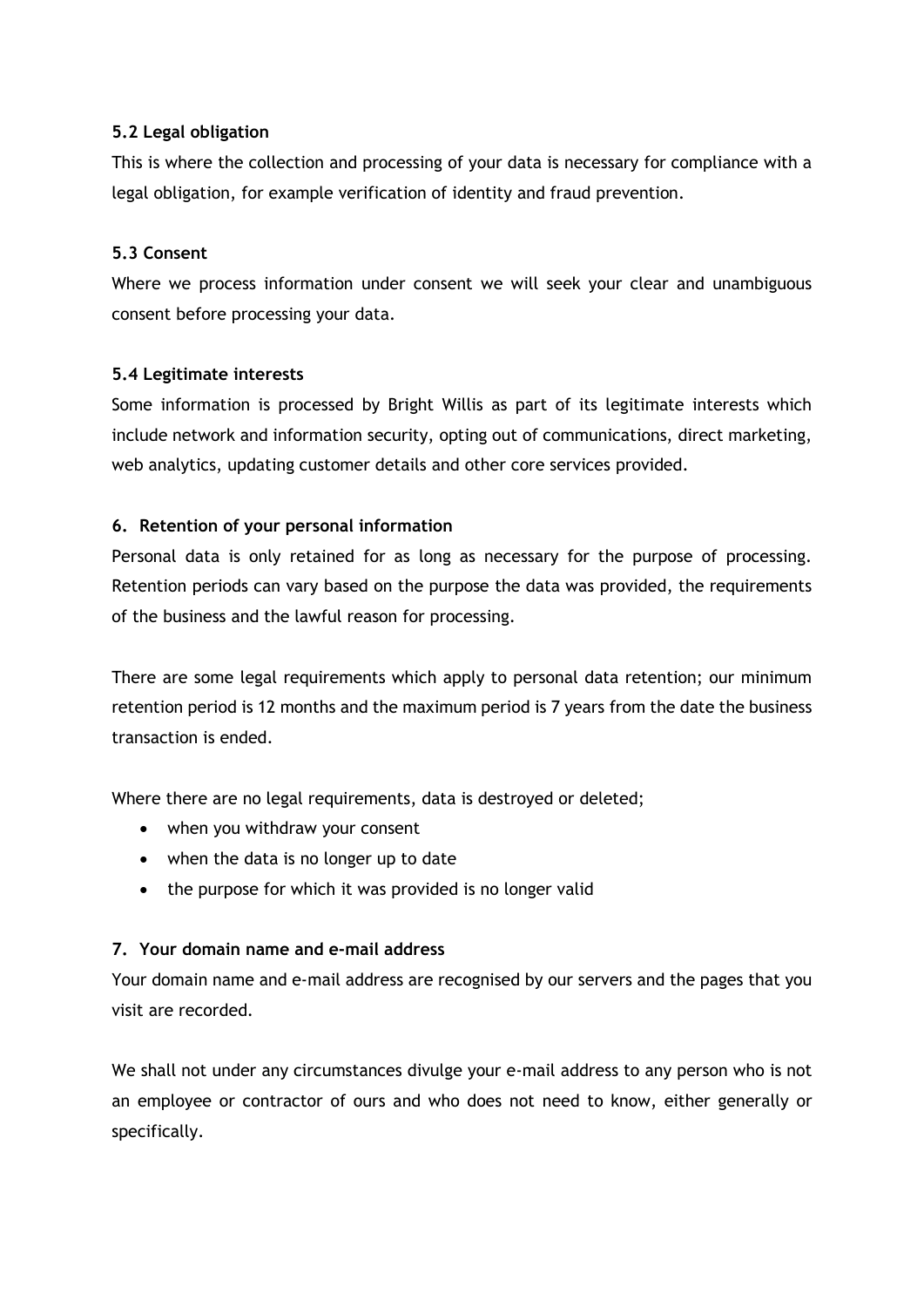This information is used:

- **7.1** to correspond with you or deal with you as you expect.
- **7.2** in a collective way not referable to any particular individual for the purpose of quality control and improvement of our site.

## **8. Financial information relating only to your debit/credit cards**

This information is taken by a member of staff over the telephone to accept payments. It is put directly through our banking systems whilst you are on the telephone and is not stored anywhere in our records.

## **9. Note on padlock symbols and other trust marks**

You will note that we have a padlock icon at the top of our website which certifies a high level of safety for your personal information.

# **10.Business and personal information**

This includes all information given to us such as information you give us in your capacity as our client. We undertake to preserve the confidentiality of the information and of the terms of our relationship. It is not used for any other purpose. We expect you to reciprocate this policy.

We keep information which forms part of our business record for a minimum of six years. That is because we may need it in some way to support a claim or defence in court. That is also the period within which our tax collecting authorities may demand to know it.

## **11.Calling our office**

When you call our office, we may collect Calling Line Identification (CLI) information. We use this information to help improve the efficiency and effectiveness of our help line. Telephone calls either to or from our teams may be recorded for compliance, training and monitoring purposes. Please note any recordings will be held for 2 – 4 weeks before being deleted (this variance is due to storage capacity).

## **12.Sending a message to our support system**

When you send a message, we collect the data you have given to us in that message in order to obtain confirmation that you are entitled to receive the information and to provide to you the information you need. We record your request and our reply in order to increase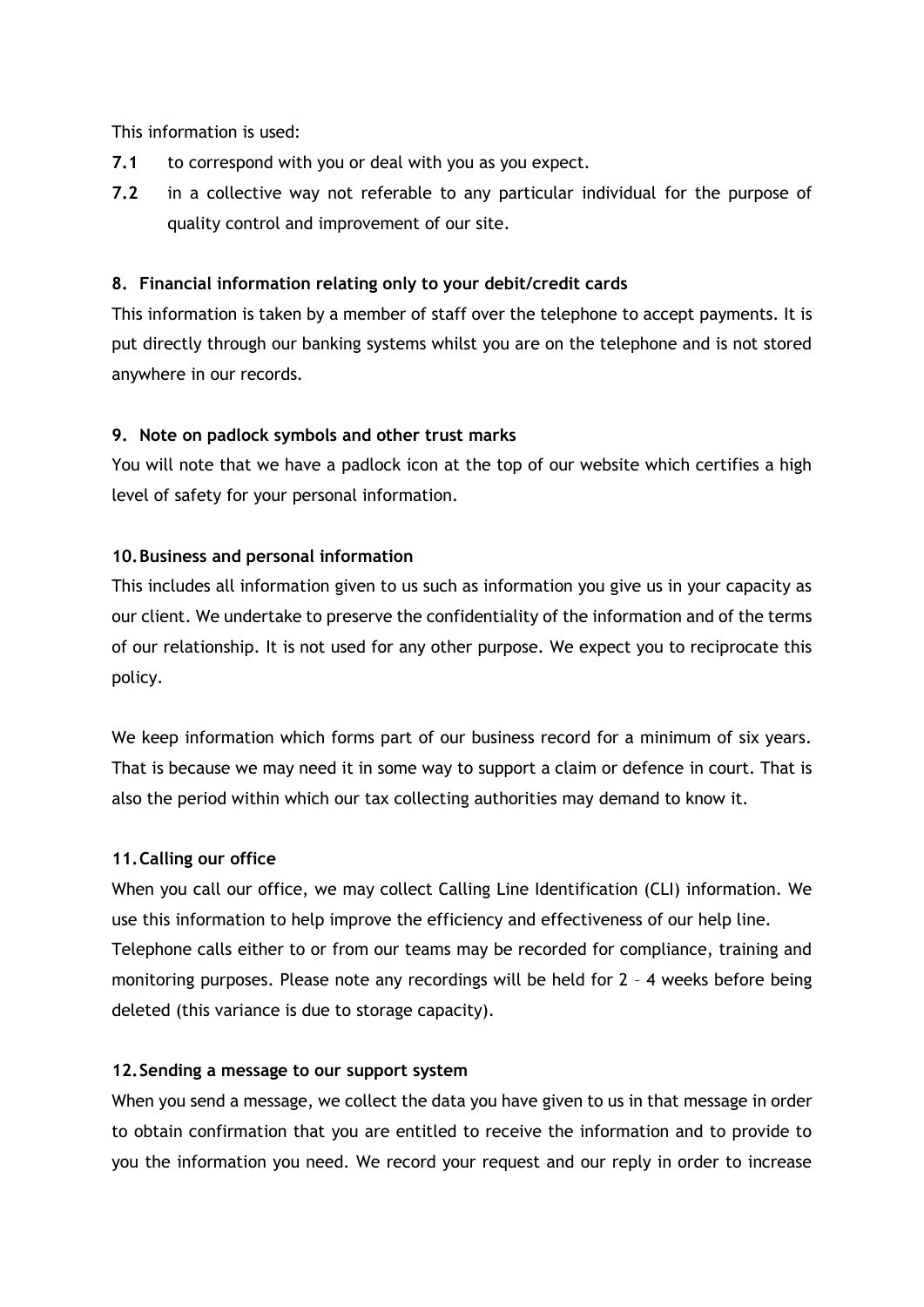the efficiency of our business/organisation. We may keep personally identifiable information associated with your message, such as your name or email address.

#### **13.Disclosure to Government and their agencies**

We are subject to the law like everyone else. We may be required to give information to legal authorities if they so request or if they have the proper authorisation such as a search warrant or court order.

#### **14.Review or update personally identifiable information**

At any time you may review or update the personally identifiable information that we hold about you by contacting us at brightwillis.co.uk. To better safeguard your information, we will also take reasonable steps to verify your identity before granting access or making corrections to your information.

#### **15.Sale of your personal information**

We do not rent, sell or otherwise disclose any of your information to any person outside our business.

#### **16.Compliance with the law**

This confidentiality policy has been compiled so as to comply with the law of every jurisdiction in which we aim to do business. Under the GDPR, you have the following rights;

- **a.** The right to be informed about our collection and use of your personal data. This Privacy Policy should tell you everything you need to know, but you can always contact us to find out more or to ask any questions.
- **b.** The right to access the personal data we hold about you.
- **c.** The right to have your personal data rectified if any of your personal data held by us is inaccurate or incomplete.
- **d.** The right to be forgotten, i.e. the right to ask us to delete or otherwise dispose of any of your personal data that we have.
- **e.** The right to restrict (i.e. prevent) the processing of your personal data.
- **f.** The right to object to us using your personal data for a particular purpose or purposes.
- **g.** The right to data portability. This means that, if you have provided personal data to us directly, we are using it with your consent or for the performance of a contract,